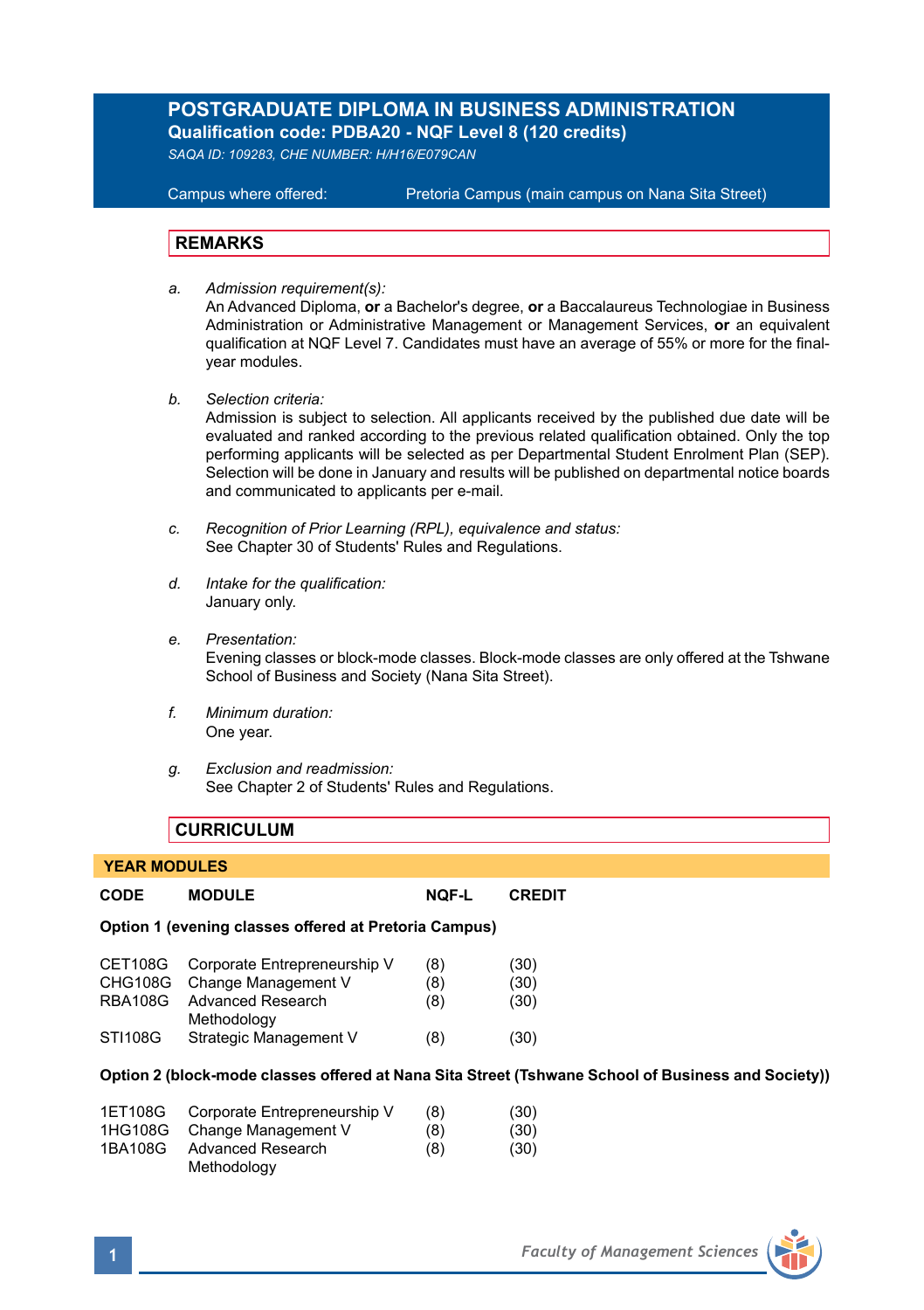#### 1TI108G Strategic Management V (8) (30)

TOTAL CREDITS FOR THE QUALIFICATION: **120**

# **MODULE INFORMATION (OVERVIEW OF SYLLABUS)**

The syllabus content is subject to change to accommodate industry changes. Please note that a more detailed syllabus is available at the Department or in the study guide that is applicable to a particular module. At time of publication, the syllabus content was defined as follows:

### **A**

# **ADVANCED RESEARCH METHODOLOGY (1BA108G) CONTINUOUS ASSESSMENT**

*(Module custodian: Tshwane School for Business and Society)* Identify and formulate research idea and problem. Conduct a literature review. Select a research approach and develop an appropriate research design. Plan the research methods. Gain access and research ethics. Piloting data collection instrument. Data analysis techniques. Outline of the research report. Prepare defendable research proposal. Present and communicate a final draft of a research proposal to a range of audiences. (Total notional time: 300 hours)

#### **ADVANCED RESEARCH METHODOLOGY (RBA108G) CONTINUOUS ASSESSMENT** *(Module custodian: Department of Management and Entrepreneurship)*

Identify and formulate research idea and problem. Conduct a literature review. Select a research approach and develop an appropriate research design. Plan the research methods. Gain access and research ethics. Piloting data collection instrument. Data analysis techniques. Outline of the research report. Prepare defendable research proposal. Present and communicate a final draft of a research proposal to a range of audiences. (Total tuition time: ± 120 hours)

#### **C**

#### **CHANGE MANAGEMENT V (1HG108G) CONTINUOUS ASSESSMENT**

*(Module custodian: Tshwane School for Business and Society)*

The module is designed to create change agents, true masters of destiny and proponents that can change the world. (Total notional time: 300 hours)

## **CHANGE MANAGEMENT V (CHG108G) 1 X 4-HOUR PAPER (OPEN BOOK)**

#### *(Module custodian: Department of Management and Entrepreneurship)* The module is designed to create change agents, true masters of destiny and proponents that can change

the world. (Total tuition time: not available)

## **CORPORATE ENTREPRENEURSHIP V (1ET108G) CONTINUOUS ASSESSMENT**

## *(Module custodian: Tshwane School for Business and Society)*

This module is designed to empower the student with the necessary competencies (such as knowledge, skills and values) for entrepreneurial responsibilities at various levels of management in corporate environment. It enables the student to facilitate change within companies so that companies can become more entrepreneurial. (Total notional time: 300 hours)

## **CORPORATE ENTREPRENEURSHIP V (CET108G) 1 X 4-HOUR PAPER (OPEN BOOK)**

# *(Module custodian: Department of Management and Entrepreneurship)*

This module is designed to empower the student with the necessary competencies (such as knowledge, skills and values) for entrepreneurial responsibilities at various levels of management in corporate environment. It enables the student to facilitate change within companies so that companies can become more entrepreneurial. (Total tuition time: ± 60 hours)